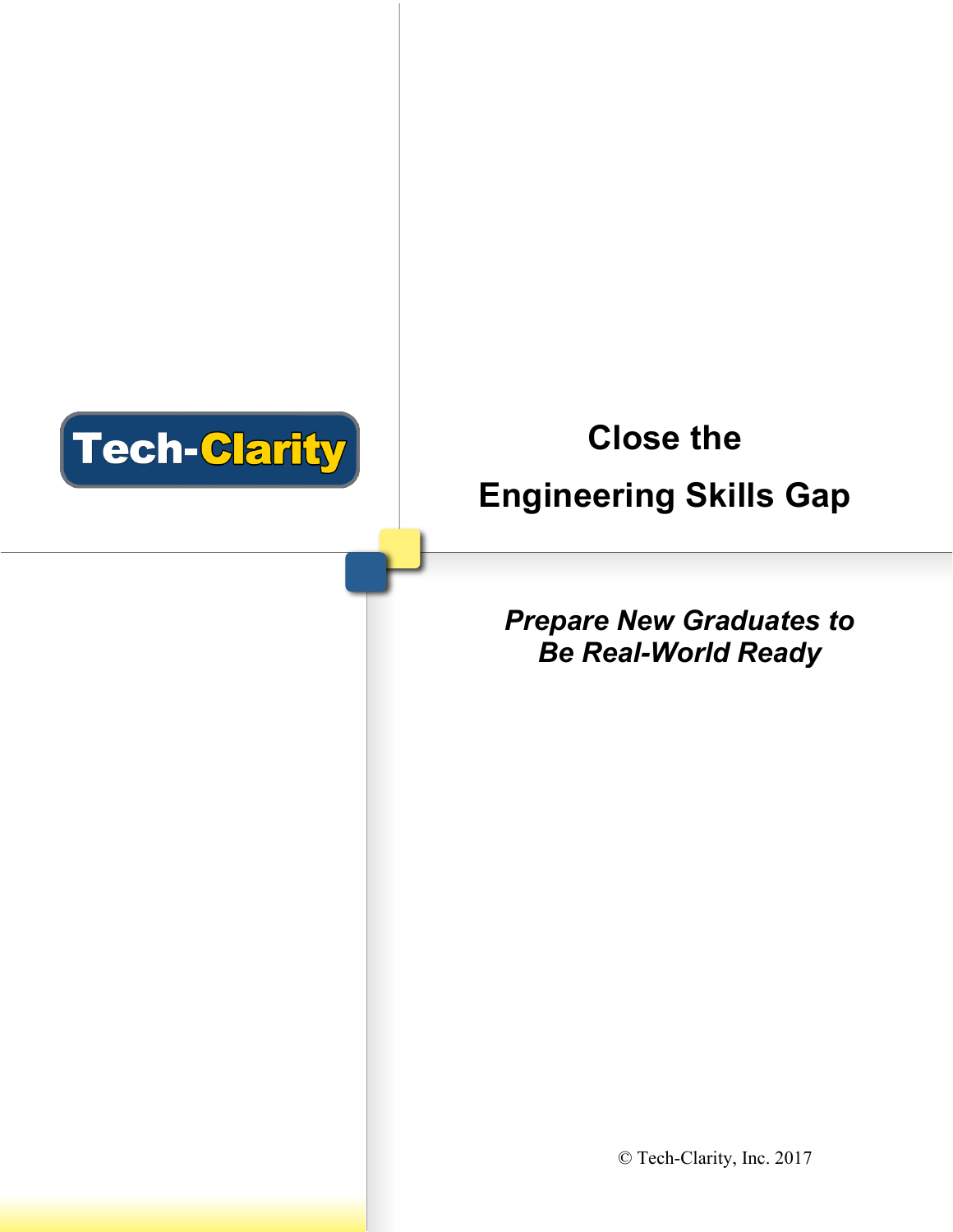

### **Table of Contents**

| Consider Programs that Offer Real World Experience* |  |
|-----------------------------------------------------|--|
|                                                     |  |
|                                                     |  |
|                                                     |  |
|                                                     |  |
|                                                     |  |
|                                                     |  |
|                                                     |  |

**\*This summary is an abbreviated version of the report and does not contain the full content. A link to download the full report is available on the Tech-Clarity website, www.tech-clarity.com.** 

**If you have difficulty obtaining a copy of the report, please contact the author at michelle.boucher@tech-clarity.com.**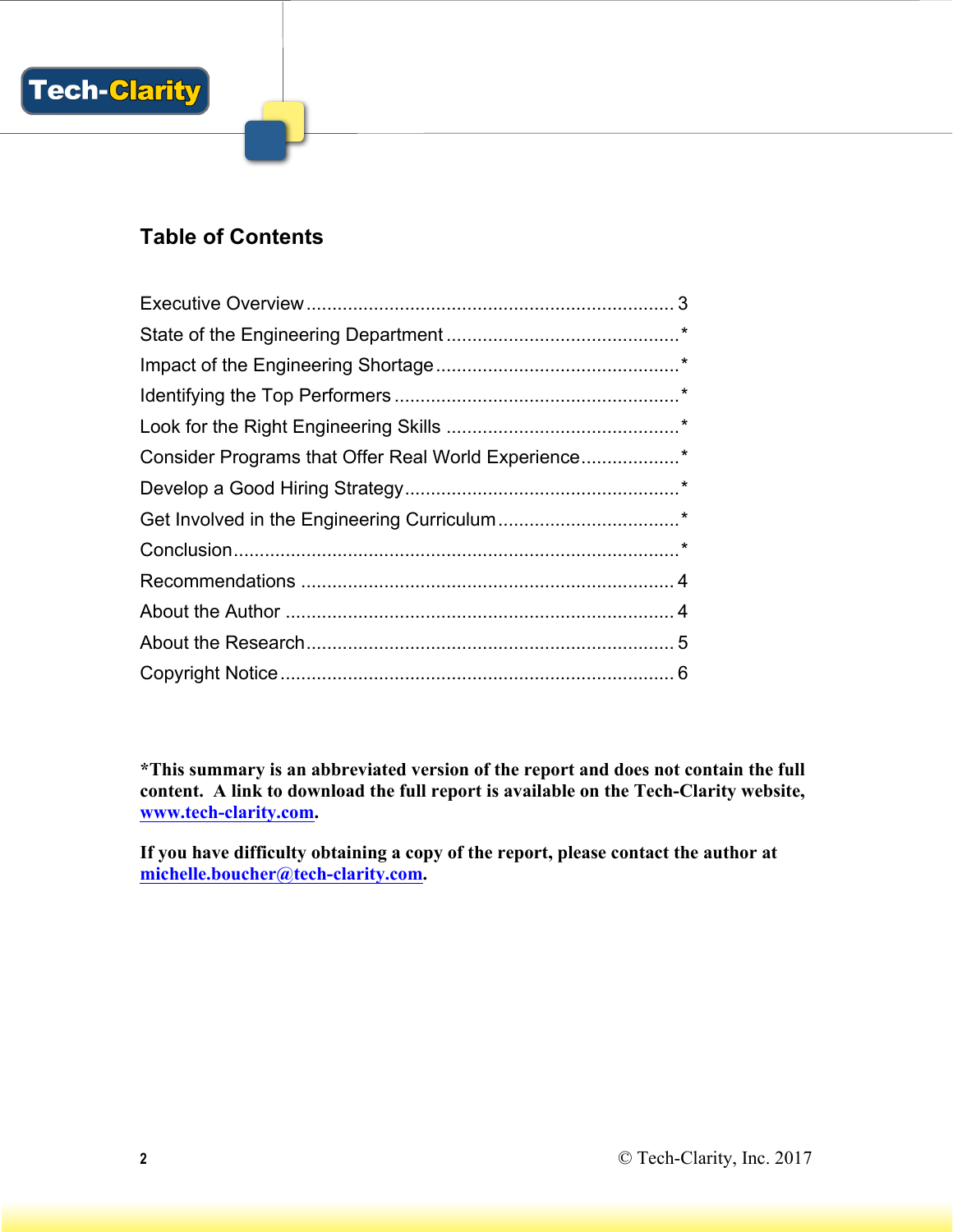

## **Executive Overview**

As globalization trends make it that much harder to stand out in today's competitive environment, companies must rely even more on innovation to engineer winning products that will stand out, capture market share, and secure future revenue streams. Unfortunately, shortages in engineering talent with the right skills make this a challenge. A majority of companies (69%) project their engineering department will need to grow over the next five to ten years. Complicating this further, many of the engineers in the largest segment of the engineering workforce, those with over 20 years of experience, will approach retirement soon. As they leave the workforce, it will put even more pressure on hiring strategies to recruit new engineers.

*80% of companies indicate that hiring the right engineers will be either highly or very critical to the future success of their business.*

Tech-Clarity research finds that an overwhelming 80% of companies indicate that hiring the right engineers will be either highly or very critical to the future success of their business. Underscoring why it is so critical, 98% of companies report there will be a negative business impact if they can not find and hire the right engineers. These impacts range from loss of competitiveness, poor innovation, higher costs, to lost revenue. Unfortunately, the top challenge of managing the engineering workforce is finding engineering staff with the right skills. Part of the problem is due to the gap between the skills new engineering graduates have and what industry needs. This situation creates a sense of urgency to improve how engineers are prepared during their schooling so that we can close the skills gap.

To identify these gaps, Tech-Clarity conducted a global survey of 201 companies. Respondents represented companies of different sizes, across a wide variety of industries, and multiple geographic regions.

*Most companies (75%) want students to be able to apply the technology to solve problems, not just know the "picks and clicks" of the software.*

The results show that manufacturers have a clear preference for how to prepare engineering students for the real-world. They favor students with in-depth project experience involving multiple roles, complete lifecycle stages, and simulate a corporate environment. Schools that incorporate this type of experience into their engineering curriculum will have an advantage as there should be more demand for their graduates in the workforce.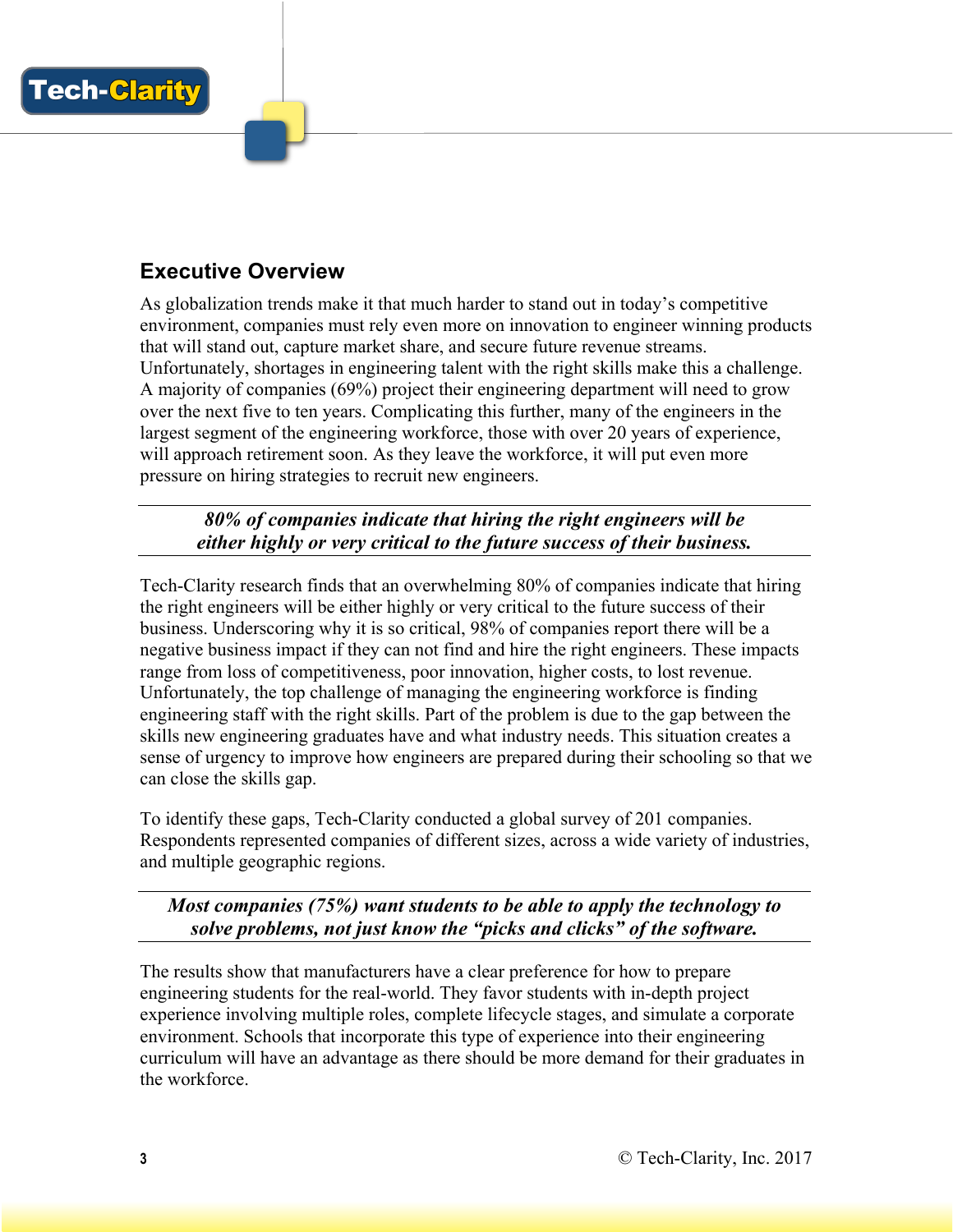

Industry would like to see new graduates better prepared to use several skills. Engineering software is very prevalent on this list. This is largely because most companies (75%) want students to be able to apply the technology to solve problems, not just know the "picks and clicks" of the software.

The research also finds that industry needs to be more involved in academia to close the skills gap. Interestingly, companies report they are not as engaged as they expect others to be. To close the skills gap, engineering companies should at least double their current involvement with academia.

This report identifies the top skills that create the engineering skills gap. The report further explores the types of academic programs and experiences that provide students with the right skills they need to be successful in industry.

#### **Recommendations**

Based on industry experience and research for this report, Tech-Clarity offers the following recommendations:

- Invest in your engineering staff to support growth and ensure you can recover from the loss of experienced staff to retirement
- Ensure you have the right mix of engineering talent to support the development of products that involve multiple engineering disciplines
- Hire from engineering programs that go beyond just learning theory and software menu picks, but provide opportunities to apply technology to solve problems
- Work with engineering schools to help them develop the curriculum that will develop the skills you would like to see in new hires
- Look at programs that offer students the opportunities to work on team-based projects, similar to the type of work they will do when employed
- Get involved in engineering programs to ensure enough industry exposure during schooling and develop an exceptional pool of talent to hire from

#### **About the Author**

Michelle Boucher is the Vice President of Research for Engineering Software for research firm Tech-Clarity. Michelle has spent over 20 years in various roles in engineering, marketing, management, and as an analyst. She has broad experience with topics such as product design, simulation, systems engineering, mechatronics, embedded systems, PCB design, improving product performance, process improvement, and mass customization. She graduated magna cum laude with an MBA from Babson College and earned a BS in Mechanical Engineering, with distinction, from Worcester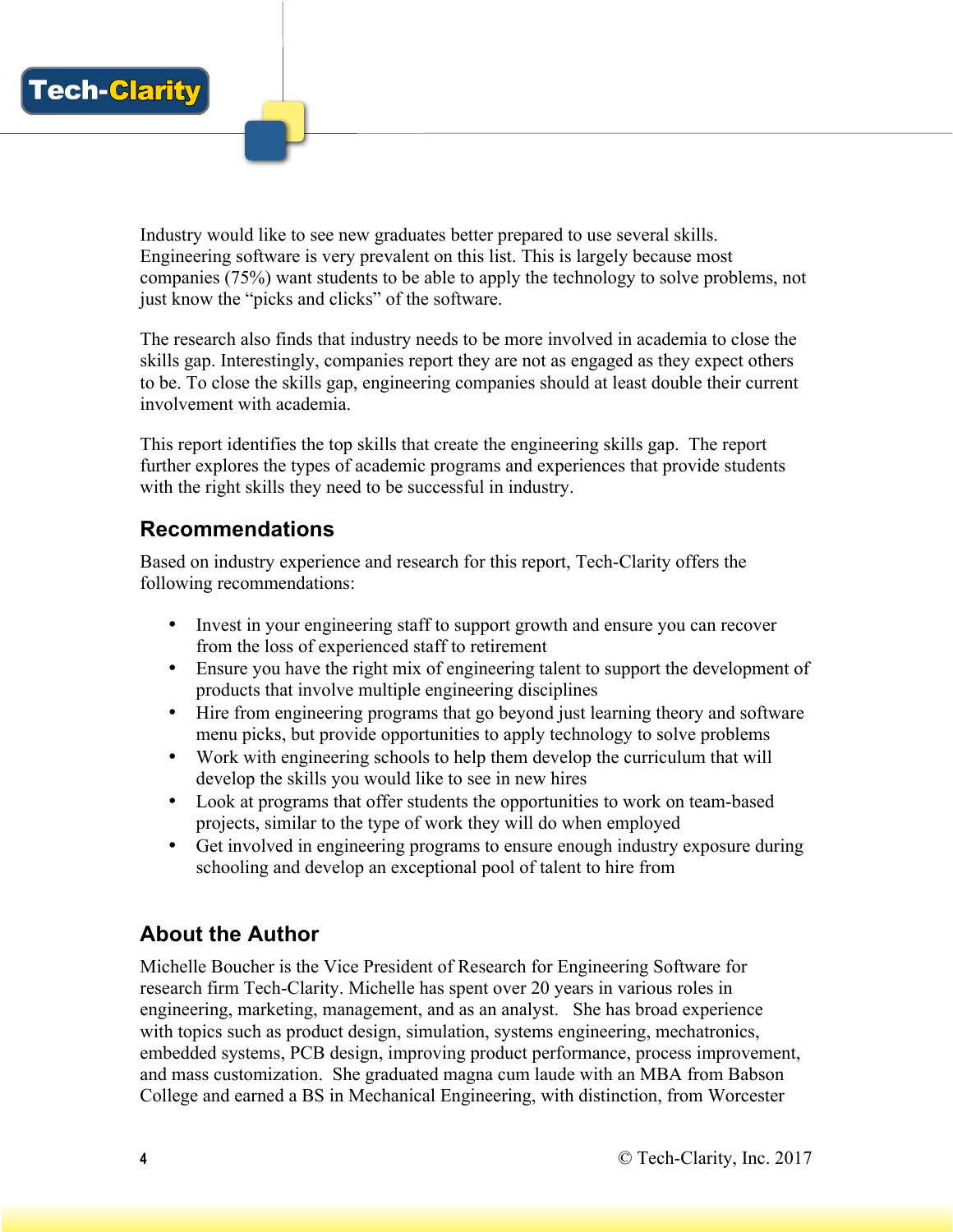

Polytechnic Institute.

Michelle began her career holding various roles as a mechanical engineer at Pratt  $\&$ Whitney and KONA (now Synventive Molding Solutions). She then spent over ten years at PTC, a leading MCAD and PLM solution provider. While at PTC, she developed a deep understanding of end-user needs through roles in technical support, management, and product marketing. She worked in technical marketing at Moldflow Corporation (acquired by Autodesk), the market leader in injection molding simulation. Here she was instrumental in developing product positioning and go-to-market messages. Michelle then joined Aberdeen Group and covered product innovation, product development, and engineering processes, eventually running the Product Innovation and Engineering practice.

Michelle is an experienced researcher and author. She has benchmarked over 7000 product development professionals and published over 90 reports on product development best practices. She focuses on helping companies manage the complexity of today's products, markets, design environments, and value chains to achieve higher profitability.

#### **About the Research**

Tech-Clarity gathered and analyzed 201 responses to a web-based survey on engineering staffing, hiring, and required skills. Survey responses were collected by direct e-mail, social media, and online postings by Tech-Clarity. Tech-Clarity also interviewed leaders from leading manufacturers.

The respondents were comprised of almost one-half (46%) who were individual contributors. An additional 39% were manager or director level, and the remaining 15% included VP or executive levels.

The respondents represented a mix of company sizes, including 48% from smaller companies (less than \$100 million), 26% between \$100 million and \$1 billion, and 26% greater than \$1 billion. All company sizes were reported in US dollar equivalent.

The responding companies were a good representation of the manufacturing industries, including Machinery and Industrial (37%), Automotive (22%), Aerospace and Defense (22%), Energy, Process, & Utilities (18%), Life Sciences (16%), Consumer Products (14%), Hi-Tech and Electronics (11%) and others. Note that these numbers add up to greater than 100% because some companies indicated that they are active in more than one industry.